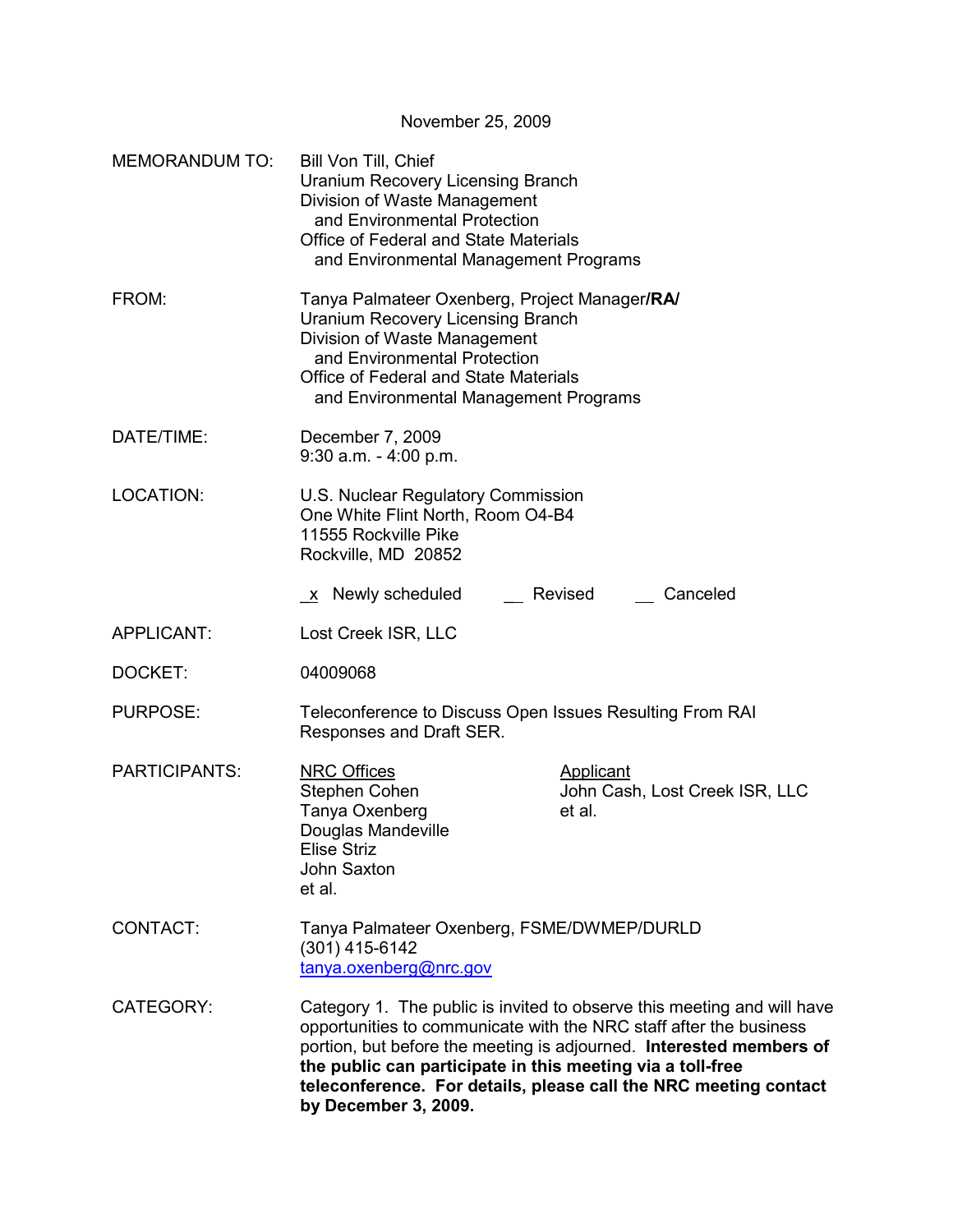B. Von Till 2

ENCLOSURE: Agenda

NOTE: The NRC's Policy Statement "Enhanced Public Participation in NRC Meetings," May 28, 2002, applies to this meeting. The Policy Statement may be found on the NRC Web site, www.nrc.gov, and contains information regarding visitors and security.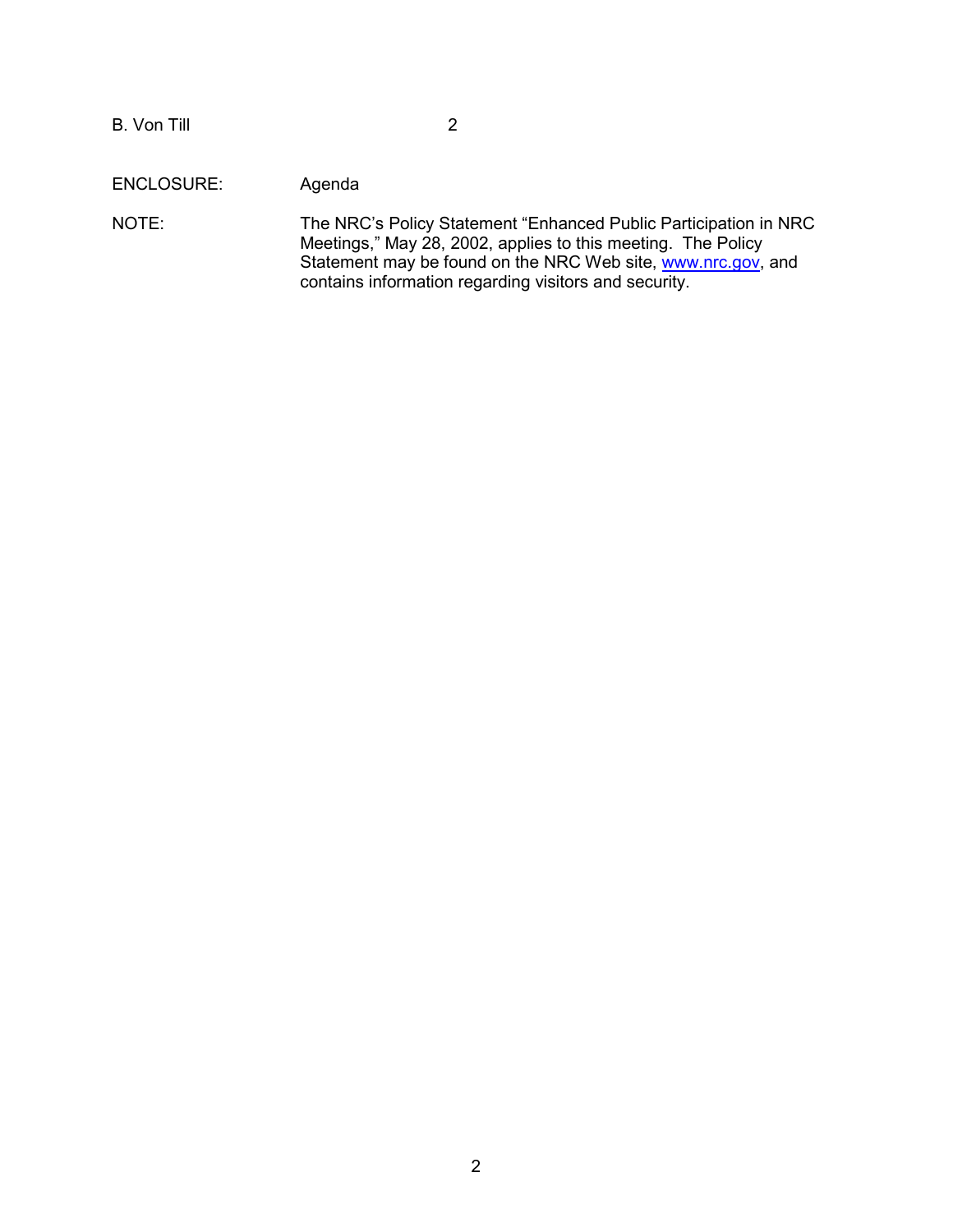## ENCLOSURE: Agenda

NOTE: The NRC's Policy Statement "Enhanced Public Participation in NRC Meetings," May 28, 2002, applies to this meeting. The Policy Statement may be found on the NRC Web site, www.nrc.gov, and contains information regarding visitors and security.

| DISTRIBUTION:<br><b>Meeting Attendees</b><br><b>AKock</b> |        | JWhitten/RIV<br><b>PBubar</b> | LGersey/RIV<br><b>KMcConnell</b> | <b>PMNS</b>  | ABjornsen    |  |
|-----------------------------------------------------------|--------|-------------------------------|----------------------------------|--------------|--------------|--|
|                                                           |        |                               | ML093280737                      |              |              |  |
|                                                           | Office | <b>DWMEP</b>                  | <b>DWMEP</b>                     | <b>DWMEP</b> | <b>DWMEP</b> |  |
|                                                           | Name   | TOxenberg                     | <b>BGarrett</b>                  | SCohen       | TOxenberg    |  |
|                                                           | Date   | 11/25/09                      | 11/25/09                         | 11/25/09     | 11/25/09     |  |

# **OFFICIAL RECORD COPY**